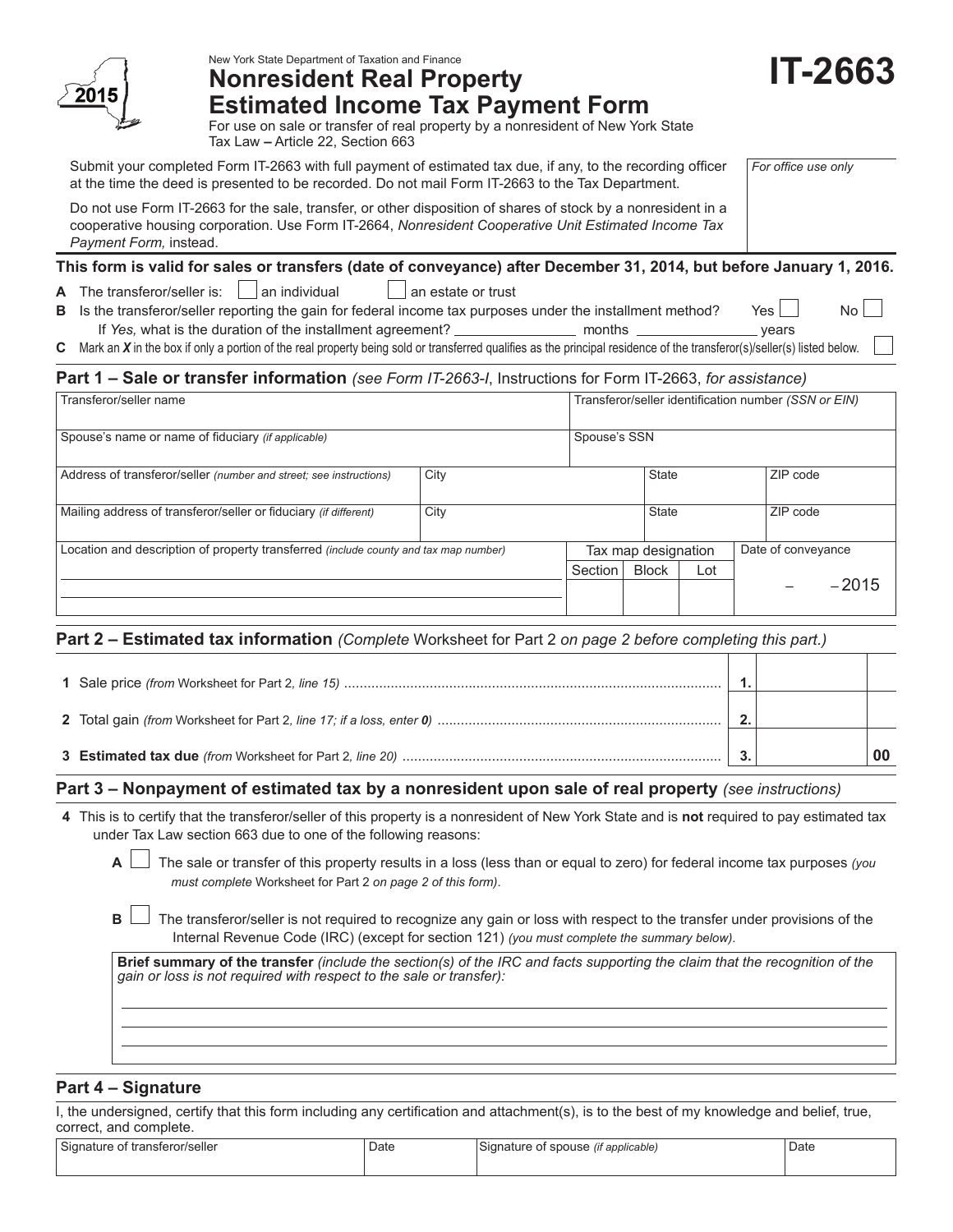### **Worksheet for Part 2**

Use this worksheet to compute your gain or loss on the sale or transfer of the real property. The gain or loss is computed in the same manner as for federal income tax purposes. For more information, see federal Publication 523, *Selling Your* 

*Home*; Publication 544, *Sales and Other Dispositions of Assets*; and Publication 551, *Basis of Assets*. These publications are available on the Internal Revenue Service's Web site at *www.irs.gov.*

#### **Computation of cost or other basis**

|                     |     |     | 5. |  |
|---------------------|-----|-----|----|--|
| Increases to basis: |     |     |    |  |
|                     | -6. |     |    |  |
|                     |     |     |    |  |
|                     | -8. |     |    |  |
|                     |     |     |    |  |
|                     |     | 10. |    |  |
| Decreases to basis: |     |     |    |  |
|                     |     |     |    |  |
| 12 Other (explain)  | 12. |     |    |  |
|                     |     |     |    |  |
|                     |     | 14. |    |  |
|                     |     |     |    |  |

#### **Gain or loss**

|                                                                                                                       | 15. |  |
|-----------------------------------------------------------------------------------------------------------------------|-----|--|
|                                                                                                                       | 16. |  |
| 17 Total gain or loss: Subtract line 16 from line 15. If the amount is a gain (greater than zero), enter here, on the |     |  |
| front page, Part 2, line 2, and continue with line 18. If the amount is a loss (less than or equal to zero), enter 0  |     |  |
| here, on line 20 below, and on the front page, line 2. Complete Part 2, Part 3, and Form IT-2663-V on page 3.   17.   |     |  |
|                                                                                                                       |     |  |

#### **Estimated tax due**

| 18. Enter the gain from line 17 (if only a portion of the gain from line 17 is subject to tax, see instructions below)  18. |                |       |
|-----------------------------------------------------------------------------------------------------------------------------|----------------|-------|
|                                                                                                                             | $^{\circ}$ 19. | .0882 |
| 20 Estimated tax due (Multiply line 18 by line 19, and round to the nearest whole dollar; enter here and on the front page, |                |       |
| Part 2, line 3. Complete Form IT-2663-V, Nonresident Real Property Estimated Income Tax Payment Voucher, on page 3.) 20.    |                | -00   |

### **Specific instructions for Worksheet for Part 2**

**Note:** See Form IT-2663-I, *Instructions for Form IT-2663*, for complete instructions.

**Lines 5 through 17 – Multiple transferors/sellers:** Enter the total purchase price, adjustments to basis, and sale price to determine the total gain (or loss) on the real property. See *Line 18* below for allocation of the gain.

**Line 18 –** Enter the gain (or portion of the gain) from line 17 that will be reported on your federal income tax return for 2015.

- **If only a portion of the property is located inside New York State**, enter the gain allocated to the portion of the property located inside New York State. Attach a statement to Form IT-2663 showing how you computed the allocation.
- **If only a portion of the property qualifies as your principal residence**, enter the gain allocated to the portion of the property that did **not** qualify as your principal residence and will be reported on your federal income tax return for 2015. Attach a statement to Form IT-2663 showing how you computed the allocation.
- **If two or more persons transfer or sell the real property**, allocate the total gain on the property among the

transferors/sellers in the same manner as the gain is allocated for federal income tax purposes. Attach a statement to Form IT-2663 showing each transferor's/seller's name, SSN or EIN, address, and share of the gain.

- **If the gain is being reported as an installment sale**, enter the amount of gain that you (and your spouse, if applicable) will be reporting on your 2015 federal income tax return.
- **A nonresident estate or trust** must enter the amount of the gain, without regard to any distributions, from line 17.

**Line 19 –** When computing tax due on the gain from the transfer or sale of the real property, you must use the tax rate equal to the highest rate of tax for the tax year as set forth in the Tax Law section 601. For tax year 2015 that rate is 8.82% (.0882).

**Line 20 –** This is the amount of your required estimated tax payment. Enter this amount on the front page, Part 2, line 3 and as your estimated tax payment on Form IT-2663-V on page 3. You must complete Form IT‑2663‑V, even if there is no payment of estimated personal income tax due.